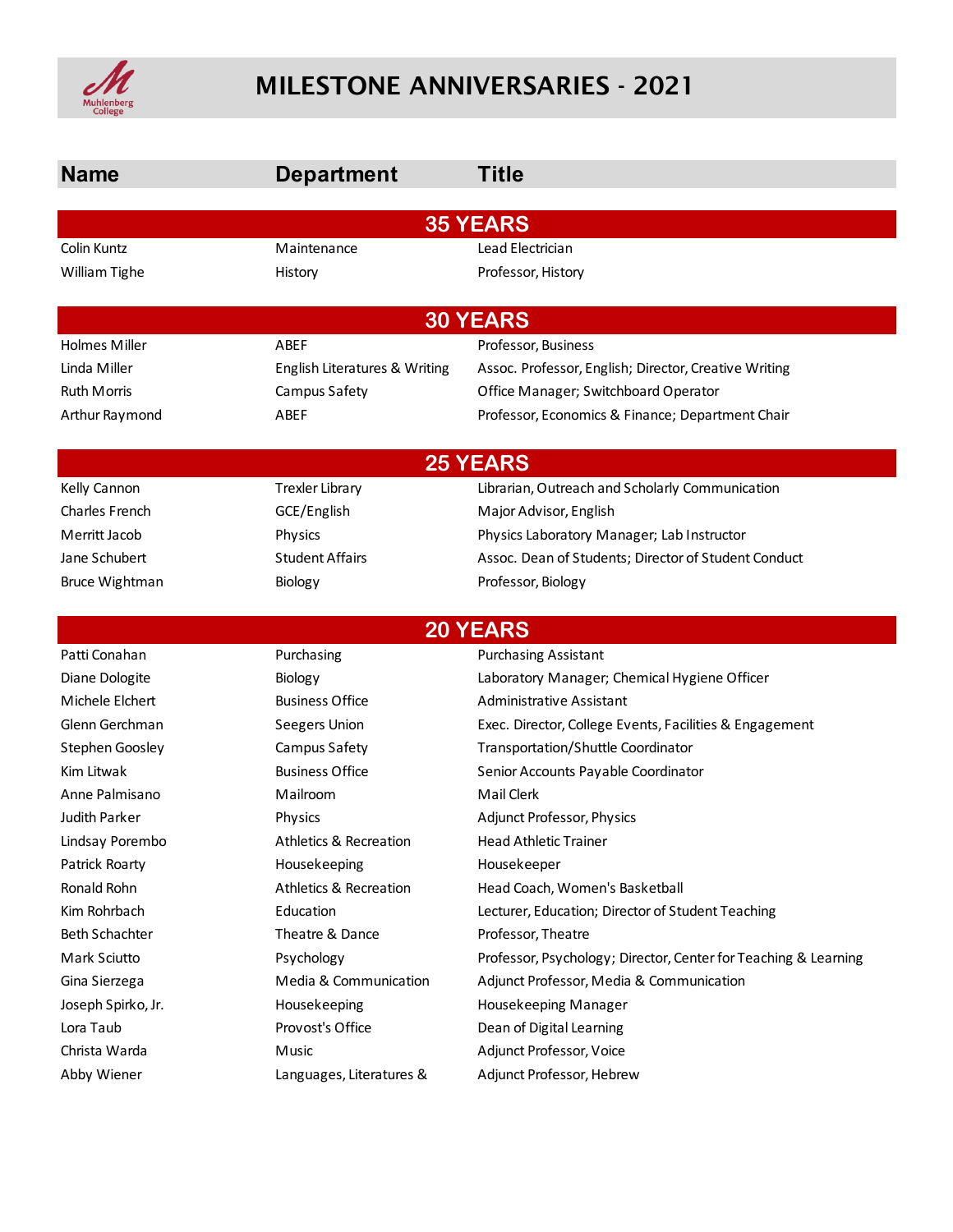## **Name Department Title**

|                        |                             | <b>15 YEARS</b>                                                   |
|------------------------|-----------------------------|-------------------------------------------------------------------|
| Jessica Bien           | Theatre & Dance             | Director, Operations & Production                                 |
| Daniel Boring          | Music                       | Adjunct Professor and Director, College Orchestra                 |
| <b>Holly Cate</b>      | Theatre & Dance             | Associate Professor, Theatre                                      |
| Michael Chin           | Theatre & Dance             | Adjunct Professor, Theatre                                        |
| Sonya Conrad           | President's Office          | Chief of Staff                                                    |
| Michele Deegan         | Provost's Office            | Dean, Academic Life                                               |
| Lori Flatto            | Provost's Office            | Administrative Assistant                                          |
| Jeff Goodling          | <b>GCE</b>                  | Adjunct Professor, GCE                                            |
| Gary Gritz             | Campus Safety               | Shuttle Driver                                                    |
| <b>William Gruen</b>   | <b>Religion Studies</b>     | Professor; Director, Inst. for Religious & Cultural Understanding |
| Michael Huber          | Mathematics & Comp. Science | Professor, Mathematics                                            |
| <b>Roland Kushner</b>  | ABEF                        | Professor, Business                                               |
| Lisa Lewis             | <b>GCE</b>                  | Director, Admissions & Academic Success                           |
| Michael London         | ABEF                        | Associate Professor, Business                                     |
| <b>Suzanne Masters</b> | Campus Safety               | Dispatcher, Campus Safety                                         |
| Sean Miller            | OIT                         | Instructional Technology Consultant; Manager, Media Services      |
| Pamela Moschini        | <b>Disability Services</b>  | Director, Office of Disability Services                           |
| Kim Myerson            | <b>Financial Aid</b>        | <b>Financial Aid Coordinator</b>                                  |
| Cecile Pillar          | Education                   | Administrative Assistant, Education                               |
| Kate Richmond          | Psychology                  | Professor, Psychology                                             |
| Damaris Rios           | Housekeeping                | Housekeeper                                                       |
| Peter Saenger          | Biology                     | Acopian Ornithological Specialist                                 |
| Stephen Small          | OIT                         | Network Technician                                                |
| Vincent Trovato        | Music                       | Staff Accompanist; Instructor                                     |
|                        |                             |                                                                   |

Milton Lahr, Jr. Grounds Groundskeeper David Melendez Campus Safety Shuttle Driver Joellen Rooney Seegers Union Conference Services Manager

**10 YEARS**

Michael Becker Maintenance Facilities, Trades & Systems Manager Rebekkah Brown **Advancement** Vice President, Advancement Lisa Busfield Theatre & Dance Adjunct Professor, Dance Jennifer Cierlitsky Advancement Assistant Director, Donor Relations Mark Emerick **Education** Education **Example 20** Assistant Professor, Education Brian Fidati **Campus Safety** Director & Chief of Campus Safety Patrick R Fligge **Advancement** Director, Alumni and Parent Engagement Constant Index and Parent Engagement Linda George **Advancement** Senior Reporting Analyst Nick Gruber **Maintenance** Lead HVAC Mechanic Tina Hertel **Trexler Library** Trexler Library **Director, Trexler Library** Kevin Kennedy **Sampus Safety** Sergeant, Campus Safety Sergio Maciujec **Network Engineer** OIT **Network Engineer** Samuel Reyes Theatre & Dance Adjunct Professor, Dance